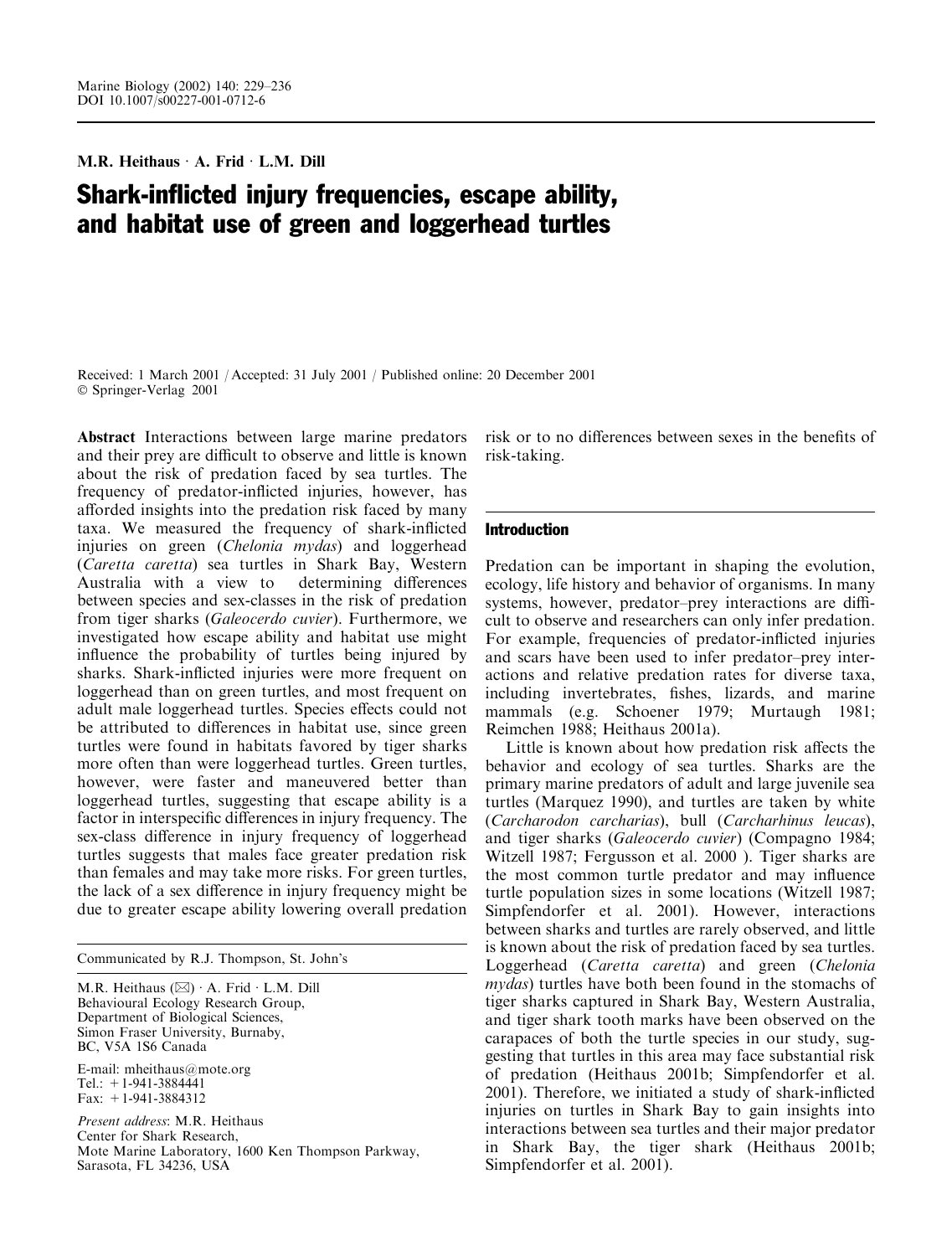There are many steps in an encounter between a predator and prey where both intra- and inter-specific differences in injury frequency could arise. For example, species may differ in encounter rates with predators, or in detection and escape abilities. Therefore, understanding interspecific variation in habitat use and the ability to escape predators may be important for interpreting indirect measures of predation and estimating interspecific differences in predation rate. Gender differences may also exist; males have been found to tradeoff safety for higher energetic returns or reproductive benefits in many taxa. For example, they select more dangerous habitats with richer food (Bleich et al. 1997), or incur higher encounter rates with predators while searching or advertising for mates (Kålås et al. 1995). Greater risk-taking by males is particularly likely in species with high variance in male reproductive success, particularly when body condition affects contests for mates (FitzGibbon 1990; Magnhagen 1991).

In this study, we investigate the frequency of sharkinflicted wounds (Fig. 1) on loggerhead and green turtles in the seagrass ecosystem of Shark Bay. Our goals were: (1) to analyze species and sex-class differences in injury frequencies; and (2) to determine whether differences in habitat use, substrate selection, speed and maneuverability might explain differences in injury frequencies.

## Materials and methods

#### Study site

The study was conducted in the Eastern Gulf of Shark Bay, approximately 800 km to the north of Perth, Western Australia  $(25^{\circ}45^{\prime}S, 113^{\circ}44^{\prime}E;$  Fig. 2). The study area is relatively shallow throughout (<12 m deep), with expanses of shallow near-shore areas and offshore banks  $(< 4 \text{ m})$  that are surrounded by deeper channels and open waters (6–12 m). Nearshore shallow areas include patches of sandy bottom and of seagrass cover, whereas offshore banks are predominantly covered by seagrasses (primarily Amphibolis antarctica and Posidonia australis). Deeper habitats contain some sparse seagrass stands (primarily P. australis), but are predominantly sand or silt bottoms with occasional rock outcrops or sponge aggregations.

The study site is a feeding ground for green and loggerhead turtles, but neither species is known to nest in the vicinity (R.I.T. Prince, Western Australia Marine Turtle Project, Wildlife Research Center, Department of Conservation and Land Management, PO Box 51, Wanneroo, Western Australia 6946, personal communication). Several loggerhead turtles captured during our study had been previously tagged on nesting beaches of Dirk Hartog Island, in the Western Gulf of Shark Bay, and one had visited an island several hundred kilometers to the northwest of Shark Bay (R.I.T. Prince, unpublished data). The nesting site of green turtles in this study is unknown, but is likely several hundred kilometers to the north (R.I.T. Prince, unpublished data).

#### Study methods

Fieldwork was conducted from March to July 1999 and March to June 2000. Turtles were captured in waters 0.7–9.0 m deep (Fig. 2) from a 4.5-m center-console boat with a 50-hp outboard engine. The capture method consisted of randomly searching shallow habitats and occasionally deep ones known to have a relatively high



Fig. 1a, b Shark-inflicted wounds on loggerhead turtles in Shark Bay. a Fresh amputation of foreflipper.  $\overline{b}$  Tiger shark (3.2–3.6 m TL) bite out of the carapace and rear flipper. Note the tooth marks anterior to the wound

turtle density. Once a turtle was spotted below the surface or breathing, the boat approached the turtle and a person jumped off the bow to catch it. Many captures involved a chase in which turtles could escape by diving, in deep habitats or, if in shallow habitats, by swimming horizontally and making sharp turns. We recorded data on escape abilities during15 chases of green and 7 chases of loggerhead turtles in shallow habitats. These chases lasted  $39.2 \pm 27.7$  s (mean  $\pm$  SD) before the turtle either escaped out of sight or was captured. During the chase, the rate of sharp turns  $(290^{\circ})$  and the speed of the turtle swimming parallel to the boat were recorded on audio tape. Speed was measured with a GPS (Garmin GPS III)  $1-10$  times during a chase (mean  $\pm$  $SD = 2.5 \pm 2.0$ ) and averaged into a single measurement per chase. There was no correlation between the number of observations and mean speed recorded, suggesting that sampling frequency did not bias speed results.

Captured turtles were brought alongside the boat and tagged with titanium flipper tags provided by the Department of Conservation and Land Management of Western Australia. Data collected from captured turtles included species, sex-class, curved carapace length and width, and records of wounds. We also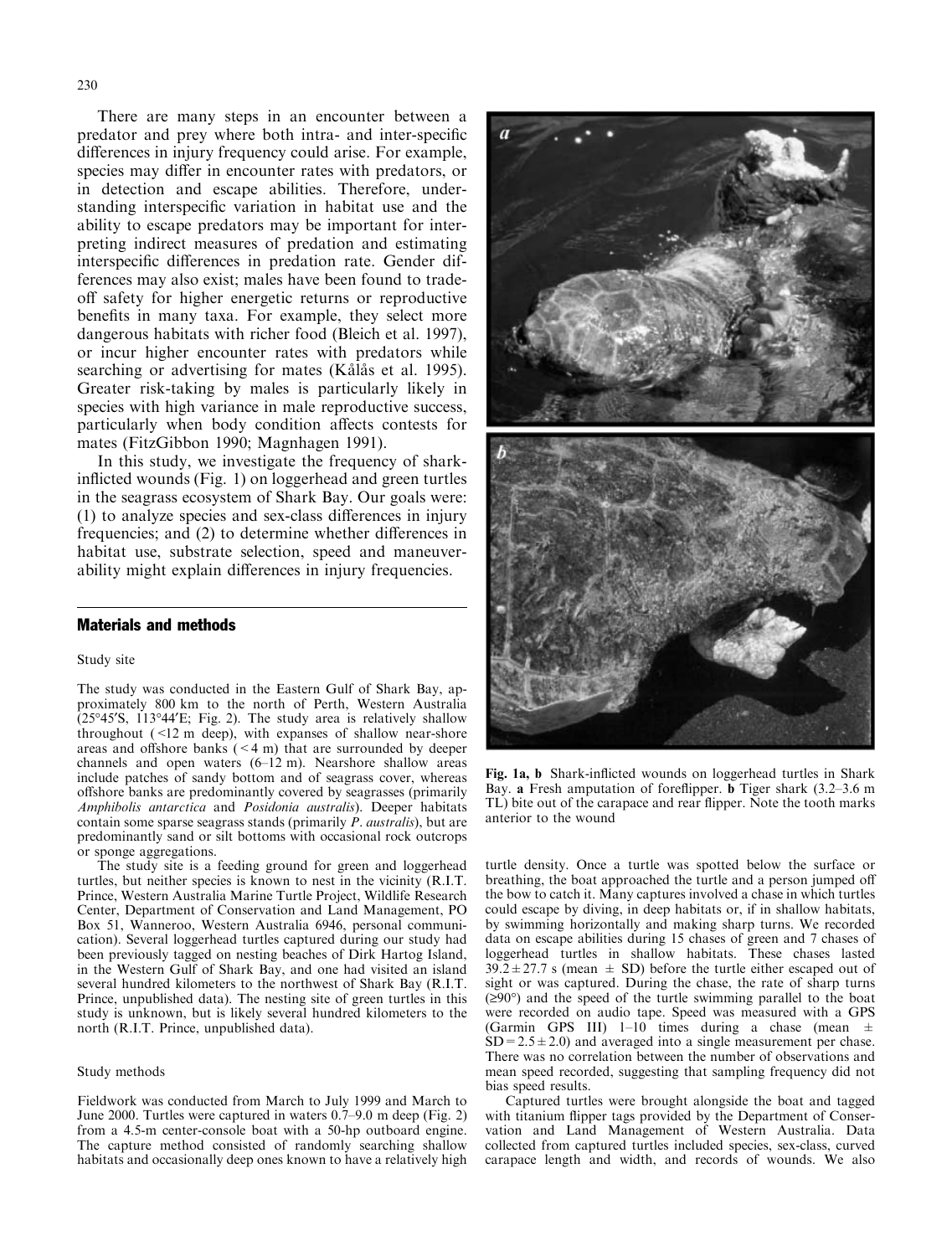

Fig. 2 Location of a the study site in the Eastern Gulf of Shark Bay, Western Australia (marked with an asterisk), and b all turtle captures in the study area (stars green turtles, diamonds loggerhead turtles). The lightest color represents shallow water  $\epsilon$  (<2 m at MSLW) and successively darker colors represent waters 2–5 m, 5–7 m, 7–9 m, and  $>9$  m deep. Land is *black* 

recorded the depth and substrate that the turtle was occupying when sighted, as well as the GPS position of the capture location. We classified turtles as "male" if their tails were  $>25$  cm long, or as ''unclassed'' if their tails were shorter (Limpus et al. 1994a, b). The latter included adult females and juveniles of both sexes, which are difficult to distinguish in the field. We considered turtles to have been wounded by sharks if: (1) they were missingat least one third of a flipper; (2) their carapace had a crescent-shaped portion removed that could only have been caused by a shark (e.g. Heithaus 2001a); or (3) obvious tooth marks or punctures from a shark were present on the carapace (Fig. 1). Turtles with wounds that did not fit the above criteria were classed as not injured.

Interspecific variation in the use of shallow and deep habitats was measured with belt transects conducted from February to July 1999. Eleven transects (5 shallow, 1.0–4.0 m; 6 deep, >6.0 m) were sampled by three observers ( $n=172$  shallow passes,  $n=178$  deep passes) from the boat traveling  $6-9 \text{ km/h}$ . For each turtle observed at the surface within 30 m of the vessel, we recorded water depth, GPS location, and species of turtle. Submerged turtles were not counted. Transects were conducted only in Beaufort Sea State 3 or less. Because sex-classes could not be determined during transects, sex-class differences in habitat use were investigated by comparing depths at capture locations. However, capture effort was substantially higher in shallow habitats, so capture depths do not necessarily accurately reflect average depth selection by each species.

#### Analyses

We assumed that, if captured by a shark, small turtles are eaten whole (M.R. Heithaus, personal observation), whereas larger turtles are more likely to escape injured. We were also inconsistent in our effort to capture small turtles (less than approximately 50 cm), so analyses exclude turtles that were <65 cm in curved carapace length. Some turtles were recaptured, but analyses include only the first capture for each individual.

The effect of species and sex-class on the probability of captured turtles having a shark-inflicted injury was analyzed with logistic regression (Hosmer and Lemeshow 1989; Trexler and Travis 1993). Analyses were executed with JMP version 3.1 (SAS Institute Inc. 1996), treating species and sex-class as dummy independent variables, and presence and absence of wounds as a binary dependent variable. The model included an interaction term and was reduced to its most significant form with backward stepping procedures (Hosmer and Lemeshow 1989). Diagnostic plots of residuals were assessed with S-PLUS version 4.5 (MathSoft, Inc.).

A function plot of the logistic regression model was generated with the equation:

$$
P(\text{injured}) = \frac{e^{(\alpha + \beta_1 X_1 + \beta_i X_i)}}{1 + e^{(\alpha + \beta_1 X_1 + \beta_i X_i)}}
$$

where  $\alpha$  is the intercept,  $X_i$  is the independent variable i, and  $\beta_i$  is that variable's regression coefficient (Hosmer and Lemeshow 1989; Trexler and Travis 1993). Other statistical tests were common and are described in Zar (1984).

Species differences in habitat use were analyzed by comparing the number of green and loggerhead turtles sighted in deep and shallow transects. The proportion of time turtles spend at the surface might differ between habtiats, which would bias sightability. To correct for this potential bias, we divided the number of turtles sighted in each habitat by the ratio between the relative median surface time and the dive time (green turtles: shallow  $=1.0$ , deep =1.5; loggerhead turtles: shallow =2.3, deep =5.0). These correction factors were based on preliminary analysis of dive data from four green and five loggerhead turtles collected with Crittercam (Marshall 1998, A. Frid and M.R. Heithaus, unpublished data).

#### **Results**

Captured green and loggerhead turtles were of similar size. The average curved carapace length (CCL) of captured green turtles ( $n=153$ ,  $\bar{x} = 86.2$  cm  $\pm 18.2$  SD) was not significantly different from that of loggerhead turtles  $(n=126, \bar{x}=89.7 \pm 12.0 \text{ SD}; t=1.8, df=277,$  $P=0.07$ ). There was no significant difference in the CCL of green  $(n=133,\bar{x}=90.7\pm13.2$  SD) and loggerhead turtles  $(n=115, \bar{x}=89.7\pm12.0$  SD;  $t=0.6, df=247$ ,  $P=0.53$ ) included in wound analyses, since a number of small green turtles were excluded (Fig. 3).

According to the reduced regression model, the probability of a turtle having a shark-inflicted injury depended on the interaction of species and sex-class (Table 1; Fig. 4). Overall, the probability of injury was much higher for loggerhead than for green turtles, regardless of gender. The observed injury frequency was almost three times higher for unclassed loggerhead than for unclassed green turtles; similarly, half of the adult male loggerhead turtles were wounded, but none of the adult male green turtles had wounds (Fig. 4). Within species, sex-class had a strong effect for loggerhead but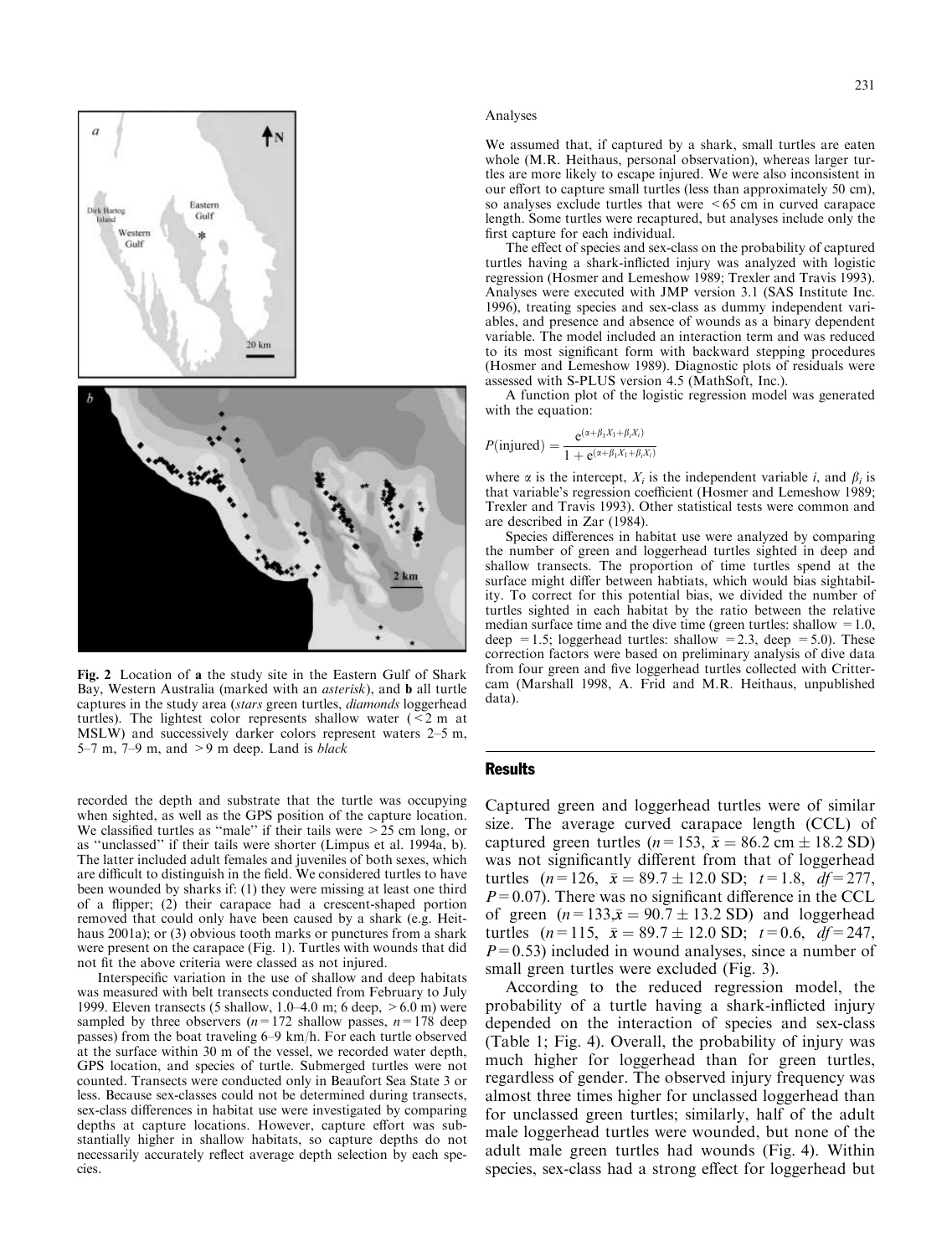

Fig. 3 Curved carapace length distributions for a green and b loggerhead sea turtles captured by hand during this study. Arrows indicate size cutoffs for inclusion in wound analyses

not for green turtles (Fig. 4). Observed and estimated wound rates were over three times greater for male than for unclassed loggerhead turtles. For green turtles, however, the logistic regression model detected no difference in injury frequency between sex-classes (Fig. 4). When comparisons were made between male loggerhead turtles ( $n=36$ , 58.3% injured) and probable adult female loggerhead turtles (i.e. unclassed turtles  $>93$  cm CCL and  $>100$  cm CCL), sex-class difference in injury frequency remained ( $> 93$  cm,  $n = 31$ , 12.9% injured,  $\chi^2 = 14.7$ ,  $df = 1$ ,  $P < 0.001$ ; > 100 cm,  $n=18$ , 5.9% injured,  $\chi^2 = 13.1$ ,  $df=1$ ,  $P < 0.001$ ). Within species, CCL had no effect on the probability of a turtle

 $0.7 -$ **Males**  $31$ **Unclassed**  $0.6$ □ Probable Femal 84  $0.1$  $122$  $17$  $11$ 37  $\overline{0}$ Loggerhead Green

Fig. 4 Rates of shark wounds in relation to sex-class and species. Bars represent observed frequencies. Numbers above bars indicate sample sizes. Probable females are those with CCL  $>100$  cm and tail lengths <25 cm while unclassed turtles are those with tails <25 cm (and includes probable females). The latter classification was used in the logistic regression. Note that no adult male green turtles had injuries

having an injury (logistic regression for loggerhead turtles: log-likelihood –64.92,  $\chi^2 = 1.29$ ,  $df = 1$ ,  $P = 0.25$ ; for green turtles: log-likelihood –27.42,  $\chi^2 = 0.78$ ,  $df = 1$ ,  $P=0.38$ ).

Flipper amputations often were complete ( $>80\%$  of the flipper removed), and some turtles had more than one amputation. In one extreme case, a turtle had a large portion of both front flippers removed. In some cases, amputations were recent (i.e. skin had not grown over the amputation; Fig. 1a), suggesting that these wounds did not occur while turtles were juveniles or hatchlings.

During boat chases, green turtles were faster ( $t=6.23$ ,  $df=20$ ,  $P<0.001$ ) and made sharp turns twice as often (Mann-Whitney U-statistic 87,  $P = 0.005$ ) as loggerhead turtles (Fig. 5). Unfortunately, sample sizes were inadequate for testing sex-class or size effects.

There were significant differences in habitat use by green and loggerhead turtles, with green turtles sighted in shallow transects significantly more often than loggerheads ( $\chi^2$  = 39.8,  $df = 1$ ,  $P < 0.001$ ). This result was the same after correcting for possible habitat-differences in sightability ( $\chi^2 = 10.3$ ,  $df = 1$ ,  $P < 0.002$ ). There were no sex-class differences in mean capture depth for either

Table 1 Reduced logistic regression model estimating the probability of a turtle having a wound. Species and sex (male or unclassed) were treated as dummy variables (green and unclassed  $= 0$ , loggerhead and adult males  $=1$ )

| Variable                                         | Regression coefficient  |                                  |                                  | Wald test             |                                |
|--------------------------------------------------|-------------------------|----------------------------------|----------------------------------|-----------------------|--------------------------------|
|                                                  | Estimate                | Lower<br>95% confidence<br>limit | Upper<br>95% confidence<br>limit |                       |                                |
| Intercept<br><b>Species</b><br>Sex-class×species | $-2.89$<br>1.76<br>1.19 | 0.86<br>0.25                     | 2.71<br>2.21                     | 55.4<br>14.11<br>5.88 | ${}_{0.001}$<br>0.002<br>0.015 |

232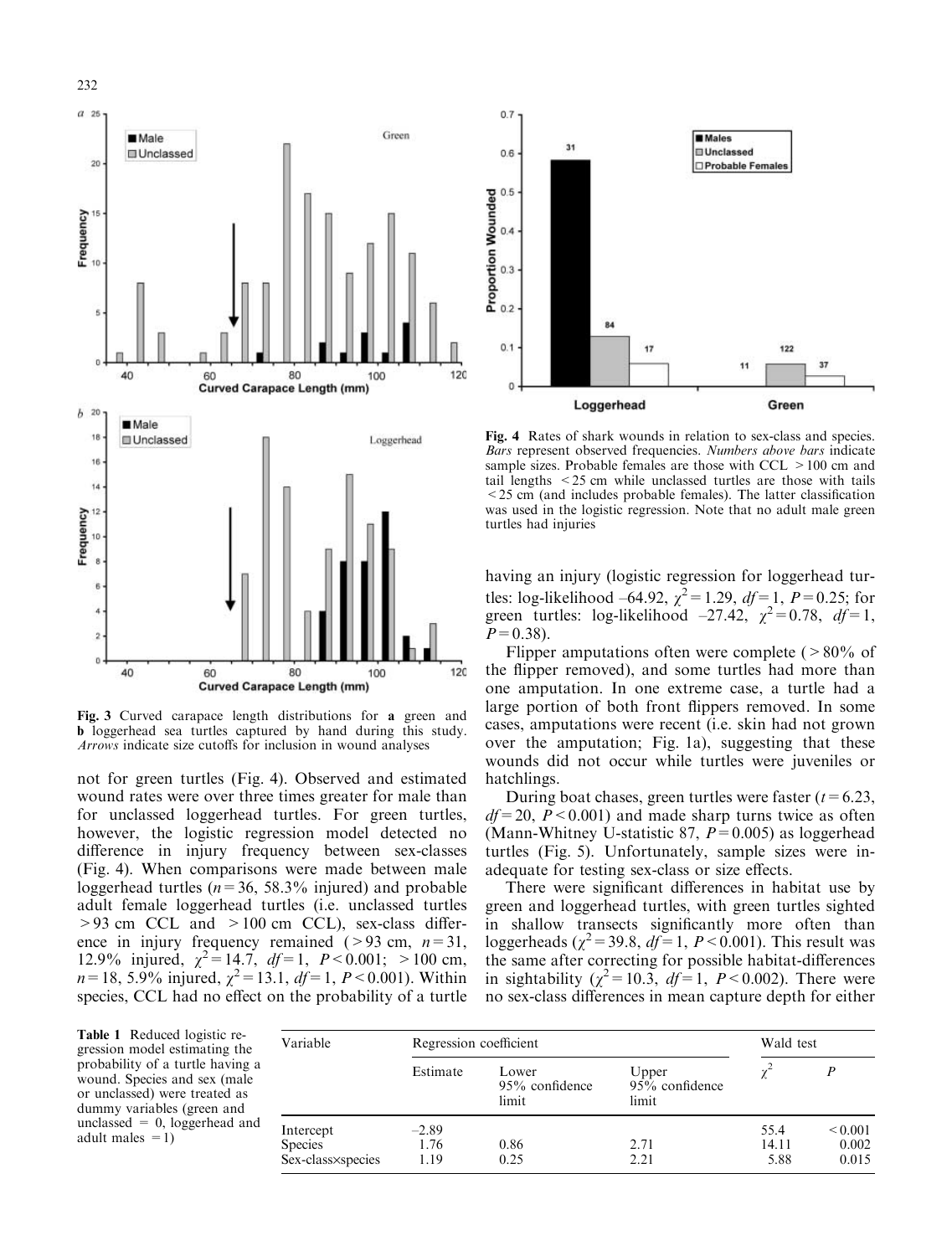green  $(t=0.4, df=144, NS)$  or loggerhead  $(t=1.2,$  $df=122$ , NS) turtles, but this result may be due largely to the lack of captures in deep habitats. Similarly, there were no differences between sex-classes in substrate preference while in shallow habitats for either green  $(\chi^2 = 0.03, P = 0.85)$  or loggerhead  $(\chi^2 = 2.68, P = 0.10)$ turtles. However, loggerhead turtles were captured over sand substrates significantly more often than were green turtles, which were caught mostly over seagrass  $(n=272)$ captures,  $\chi^2$  = 96.0,  $df$  = 1,  $P$  < 0.001).

## **Discussion**

The abilities of prey to modify the probabilities of being captured and killed can be grouped into three different



Fig. 5 Interspecific comparison of a speed and b rates of sharp turns  $(290^{\circ})$  per minute by turtles chased for capture and tagging purposes. Data apply only to shallow habitats, since in deeper habitats observations are precluded by turtles diving deeper to escape. Boxes enclose the median (centerline) and 25th and 75th percentiles (boundaries of the box). Line caps indicate 10th and 90th percentiles

categories. First, prey can change the cumulative probability of encountering a predator through preventative long-term behaviors, such as risk-sensitive habitat use. Second, prey can modify the conditional probability of being attacked, given an encounter, through shorterterm preventative behaviors, such as vigilance. Immediate responses to threats  $-$  such as flight initiation distance and escape speed – will influence the conditional probability of being captured, given an attack. Finally, morphological differences, such as shell thickness (which might affect the amount of damage caused by a shark bite) and foreflipper design (which would influence swimming power), could affect the probability of capture and death. Below we discuss hypotheses for the observed species and sex-class effects on injury frequencies (Fig. 6).

## Species differences

There are at least five non-mutually exclusive hypotheses that might provide proximate explanations for species differences in injury frequencies.

1. Differences in injury frequency between green and loggerhead turtles reflect differences in their cumulative probability of encountering a predator.

Tiger sharks in Shark Bay show a preference for shallow  $( $4.0 \text{ m}$ )$  habitats (Heithaus et al. in press; Heithaus and Dill, in press), so a species found in shallow habitats would encounter predators more



Fig. 6 Possible outcomes of a predator–prey interaction in an encounter situation (modified from Lima and Dill 1990).  $\sqrt{\text{possible}}$ explanation of species differences in injury frequencies,  $\chi$  possible explanation of sex-class differences in injury frequencies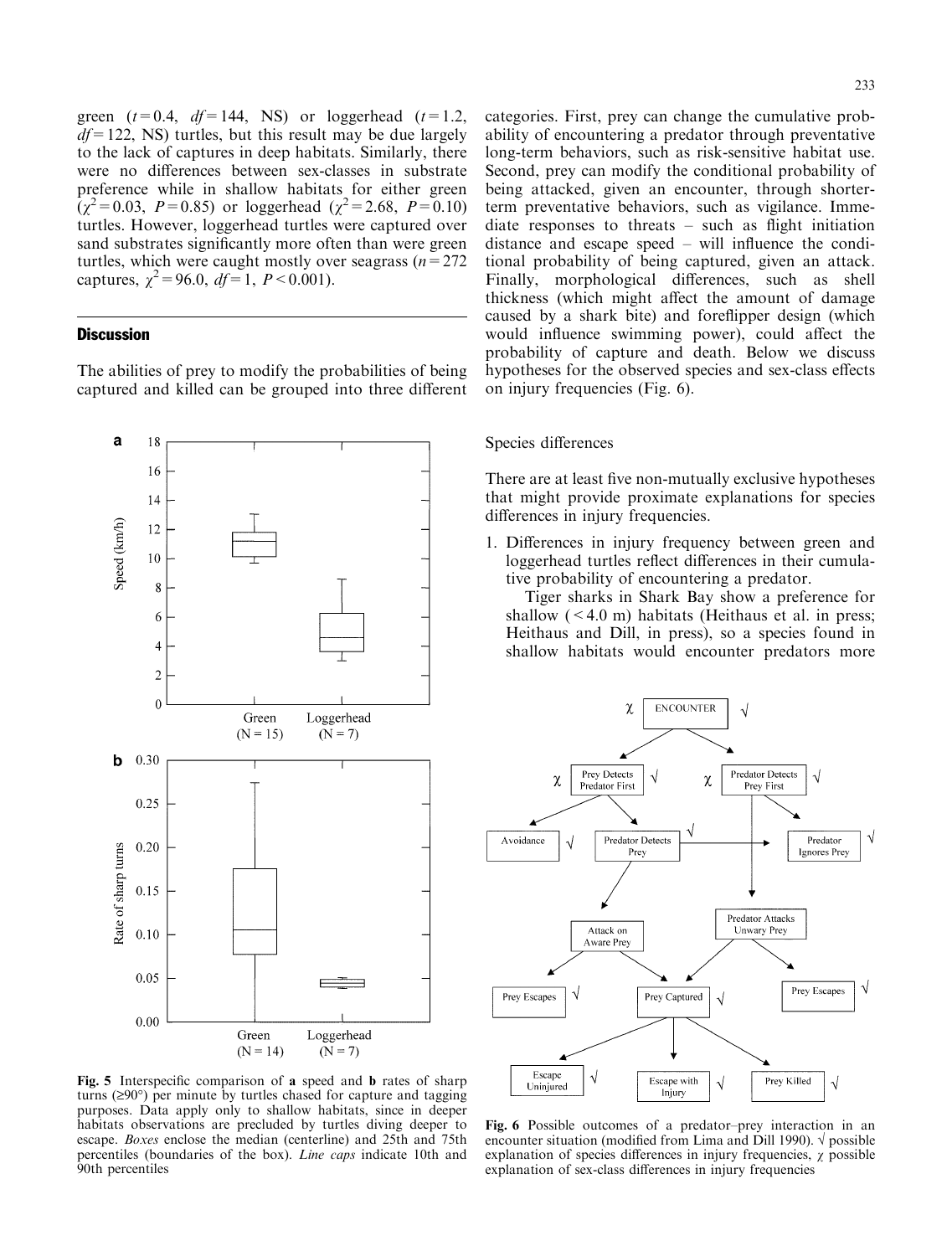frequently. However, green turtles were found in preferred tiger shark habitats more often than loggerhead turtles, so we reject this hypothesis.

2. Species differences in injury frequencies are due to variation in the probabilities of detecting or being detected by a predator.

Due to countershading and the vertical black stripes on their flanks, tiger sharks are camouflaged when swimming over seagrass habitats, but are highly visible when swimming over sand bottoms (Heithaus et al. in press). Therefore, turtles inhabiting seagrasscovered areas may be less able to detect tiger sharks along the bottom. Green turtles were captured primarily over seagrass, whereas loggerhead turtles were usually captured over sand. Therefore, differences in substrate selection do not seem to explain species differences in injury frequency. However, turtles over seagrass may be less obvious, visually, to sharks than turtles over sand, but sharks do not rely solely on vision for prey detection and it is not obvious whether camouflage of turtles would affect their probability of being detected. Differences in surface intervals between dives and in use of the water column may affect both the probability of detecting a predator and being detected by a predator, as well as susceptibility to predatory attacks (see Strong 1996). These possibilities are the focus of ongoing studies.

3. Sharks prefer a particular species and are more likely to attack it given an encounter.

If tiger sharks prefer loggerhead turtles over green turtles, a higher frequency of injuries might be expected. We have no data to address this possibility.

4. There are species differences in the conditional probability of capture, given an attack.

Differences in speed and maneuverability help explain species differences in injury frequencies. For a given approach distance by a predator, animals that have higher escape speeds are more likely to avoid capture than species with slow escape speeds, due to reduced time required to reach safety (see Ydenberg and Dill 1986; Dill 1990). Although turtles in Shark Bay do not have an absolute refuge from tiger sharks, once they accelerate and can maneuver in the water column they are effectively safe because large tiger sharks have limited maneuverability and generally do not engage in high-speed chases (Heithaus et al. in press). Also, once in the water column, turtles appear to be able to avoid being grasped by sharks by maneuvering their carapace or plastron towards the shark (Marquez 1990; M.R. Heithaus, personal observation). Therefore, the faster and more maneuverable green turtles should be more likely to escape from tiger sharks and thus may suffer fewer injuries than loggerhead turtles.

5. Species differences in injury frequency result from differences in the probability of survival following initial capture.

This problem has been discussed for odontocete cetaceans surviving shark attacks, where differences in injury frequency may be due to differences in the size of odontocetes that are attacked or the size of attacking sharks (Heithaus 2001c). In general, differences in injury frequency have been considered to reflect differences in predation risk only when comparisons are made among odontocete populations or species of similar body size that face threats from similar shark species and size classes (e.g. Heithaus 2001a, c). In this study, green and loggerhead turtles were similar in body size and faced predation threats from the same sharks. The greater swimming power of green turtles compared to loggerhead turtles may result in a higher probability of escape following capture, if the attacking shark does not catch the turtle by a foreflipper. Certainly, green turtles were much more likely than loggerheads to escape the catcher's grasp during this study (M.R. Heithaus and A. Frid, personal observation). Unfortunately, it is impossible to determine conclusively the likelihood of death after capture for either species. However, if we assume equal attack rates on green and loggerhead turtles and that the differences in injury frequencies were the result of differential survival after capture, then green turtles would have to be killed at a rate three times greater than that of loggerhead turtles. This scenario seems unlikely, since captured turtles were of similar sizes and green turtles were faster swimmers than loggerhead turtles.

Scrutiny of the above hypotheses suggests that interspecific differences in injury frequency reflect a higher capture rate for loggerhead turtles, and that better escape ability is a likely proximate explanation for the lower rate of shark injuries on green turtles. However, the question remains as to why, ultimately, green turtles spend more time in higher risk habitats than loggerhead turtles? We suspect that the answer is food. Green turtles feed on seagrass (Bjorndal 1997), which is found mostly in shallow habitats at the study site (M.R. Heithaus, unpublished data). Therefore, green turtles have to spend time in habitats preferred by sharks. Escape ability should be particularly important for turtles in shallow habitats, because there is a lesser space for evasive maneuvers (see Strong 1996), which may have selected for rapid swimming and high manuverability. In contrast to green turtles, loggerhead turtles feed largely on benthic and infaunal invertebrates (Bjorndal 1997), which are found in shallow and in deep habitats. Despite this, loggerhead turtles are attacked much more frequently than green turtles, and it is unclear why loggerhead turtles have not evolved mechanisms to reduce predation risk, such as greater escape ability.

## Sex-class differences

We found that male loggerhead turtles had a higher injury frequency than did female and juvenile logger-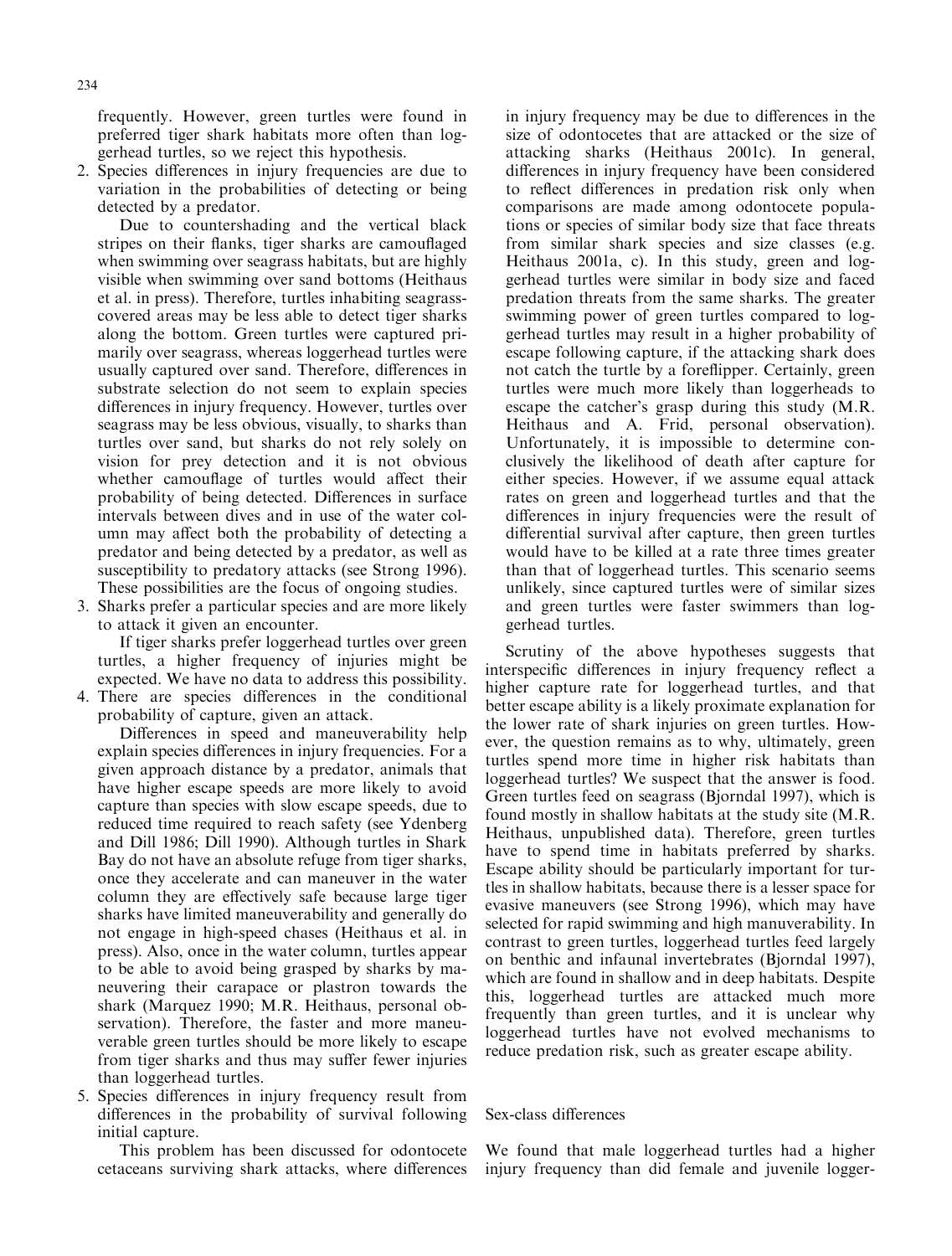head turtles, and this result probably reflects a higher rate of attack on male loggerhead turtles. Males take greater risks than females in many taxa, ranging from sexually dimorphic ungulates (FitzGibbon 1990; Bleich et al. 1997) and marine mammals (Heithaus 2001a; Heithaus and Dill, in press) to insects and fish (Holtby and Healy 1990; Magnhagen 1991). As in the above species, risk-taking may be of greater benefit to the fitness of male than of female turtles. Turtles are slowgrowing and long-lived animals, and females lay large clutches of small eggs in discrete nesting bouts which may be separated by several years (Van Buskirk and Crowder 1994). Longevity probably is the primary influence on the lifetime reproductive success of females. Little is known about the reproductive strategies of male loggerhead turtles, but there may be competition for females, and male–male biting and fights have been observed (M.R. Heithaus, personal observation). Therefore, body condition may influence male reproductive success substantially, and males may be willing to accept greater predation risk in order to achieve higher mating success. The following proximate hypotheses might explain differences in shark attack rates between sex-classes of loggerhead turtles:

1. Differences in injury frequencies of loggerhead turtle sex-classes may reflect attacks during reproductive activities.

Attracting mates and copulating are risky activities for many species (see Gywnne 1989; Lima and Dill 1990, Kålås et al. 1995), and mating groups of turtles may suffer higher attack rates than individual turtles on feeding grounds. Males attempting to mate are likely to be in peripheral positions in the mating group, and consequently suffer more attacks than females at the center of the group. However, there are no data on typical mating-group sizes, so this hypothesis remains speculative. Also, while this hypothesis may explain some variation in injury frequency between sex-classes, fresh wounds observed during our study suggest that a number of attacks occur on the feeding ground.

2. Sex-classes differ in their probabilities of encounteringa predator.

On the feeding grounds, we found no differences between loggerhead turtle sex-classes in average capture depth or substrate. However, since captures were made almost exclusively in shallow water, differences in habitat use were unlikely to be detected.

3. Sex-classes may differ in the probability of detecting or being detected by sharks.

Since loggerhead turtle sex-classes did not differ in substrate selection, it is unlikely that this would cause sex-class differences in detection probabilities. However, differences in risk-taking behavior on the feeding ground may be manifested as differences in diving behavior which could influence both energy intake rate (e.g. Kramer 1988) and susceptibility to predators (A. Frid, unpublished data).

Why were there no sex-class effects on injury frequencies of green turtles? In this species, reproductive strategies of females seem to be similar to those of loggerhead turtles (Van Buskirk and Crowder 1994), so interspecific differences in risk-taking by females would not be expected. Male green turtles do engage in scramble polygyny and several males may surround a copulating pair (Limpus 1993), but relatively few pairs have attendant males, and intermale aggression appears to be of secondary importance in mating success (Limpus 1993). Furthermore, it appears that males that have major injuries are limited in their reproductive success (Limpus 1993). Therefore, green turtle males might not enhance their reproductive success by being more risk-prone than females. Alternatively, there may be no sex differences in injury frequencies because the escape ability of green turtles generally reduces the relative riskiness of any behavior.

# Conclusion

Our data indicate that loggerhead turtles are injured by sharks more frequently than are green turtles, and that male loggerhead turtles are injured more often than females. We argue that injury frequencies reflect capture rates rather than rates of survival following capture. Differences in escape ability appear to be an important proximate explanation for interspecific differences in injury frequency, since green turtles maneuver better and are faster swimmers than loggerhead turtles. The reason for sex-class differences in injury frequencies of loggerhead turtles is unclear, but may reflect greater risktaking by males. The injury frequencies observed in this study suggest that marine turtles, especially loggerheads, may face a substantial risk of predation from tiger sharks. Since turtles have the potential to influence both the nutrient cycling and the structure of benthic communities (see Bjorndal 1997), understanding turtle responses to predators may be particularly important for understanding community dynamics of systems like Shark Bay, and should be a subject of future investigation.

Acknowledgements We thank B. Barton and R.I.T. Prince for providing logistical support, turtle tags, training, and valuable advice. N. FitzSimmons provided information on mating behavior of male turtles. Funding was provided by NSERC Canada grant A6869 (L.M.D.) and by the National Geographic Expeditions Council (to M.R.H.). Personal support was provided by NSERC Canada (A.F.) and NSF (M.R.H.). We also thank the Department of Conservation and Land Management (CALM) personnel, dolphin researchers stationed in Monkey Mia, the Monkey Mia Dolphin Resort, the owners and crews of the *Shotover* and *Arist*ocat, and our field assistants (J. McLash, C. Genrich, J. Burghardt, P. Greene, K. Collins, S. Smith and R. Whittombe), for invaluable help. This research was approved by the Simon Fraser University Animal Care Committee, and conducted under CALM Permits SF002752 and SF003145. This is contribution no. 9 of the Shark Bay Ecosystem Research Project.